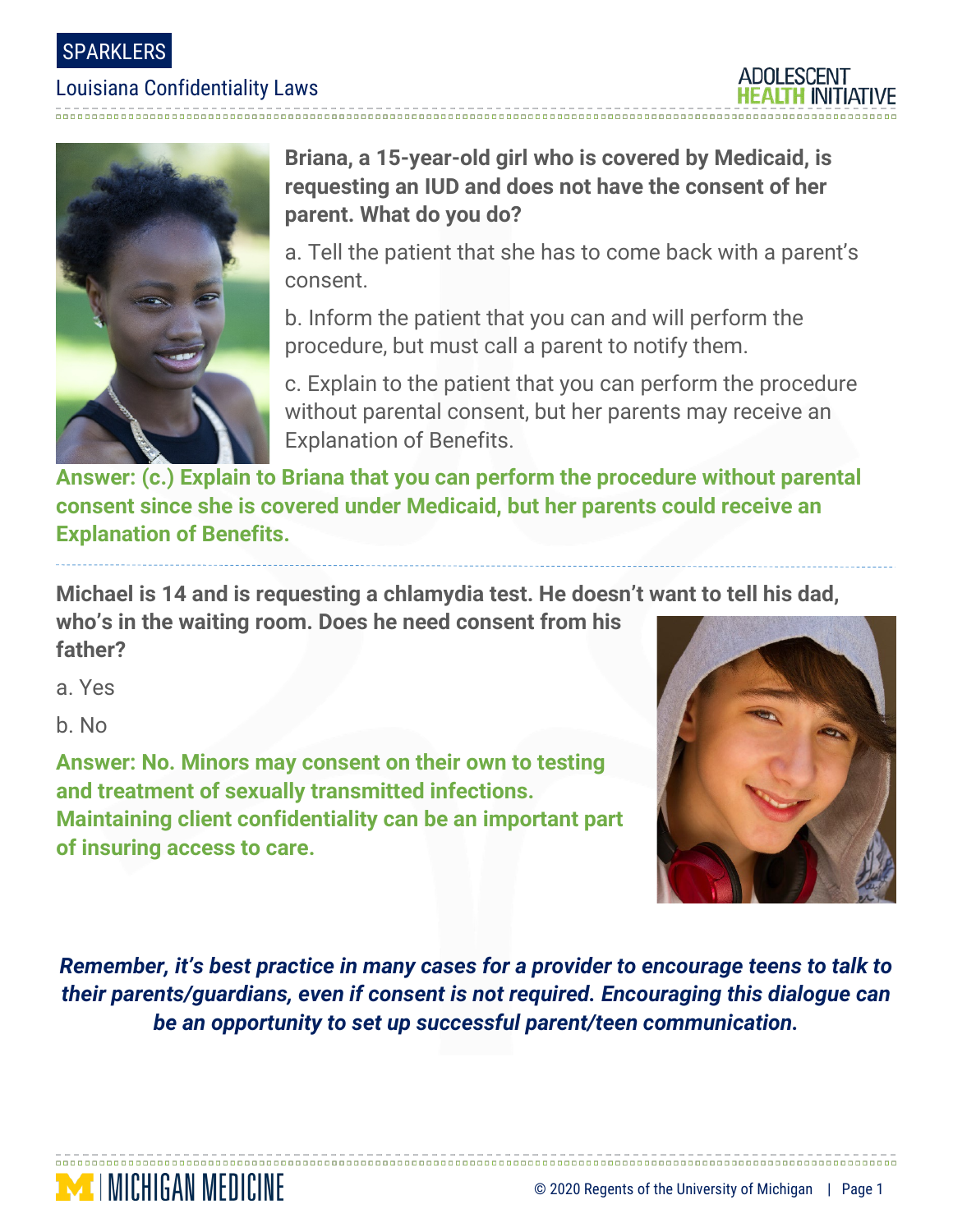SPARKLERS

#### Louisiana Confidentiality Laws





**Jade is 16 years old. Can she receive a pregnancy test AND prenatal care without her parents' consent?**

a. Yes

b. No

**Answer: Yes. While no specific Louisiana law specifically addresses minor consent for contraceptive services, minors are generally able to consent pregnancy related care, including prenatal care related to labor and childbirth.**

**Which of these options below DO NOT require parental consent for a teen living with her parents?**

- a. Adoption placement
- b. Sterilization
- c. Treatment for controlled substances or alcohol
- d. Abortion

**Answer: (c.) Minors may consent to treatment of controlled substances or alcohol. All other options require a parent/guardian's consent.** 

*Remember, it's best practice in many cases for a provider to encourage teens to talk to their parents/guardians, even if consent is not required. Encouraging this dialogue can be an opportunity to set up successful parent/teen communication.*

00000000000000000000000000000000